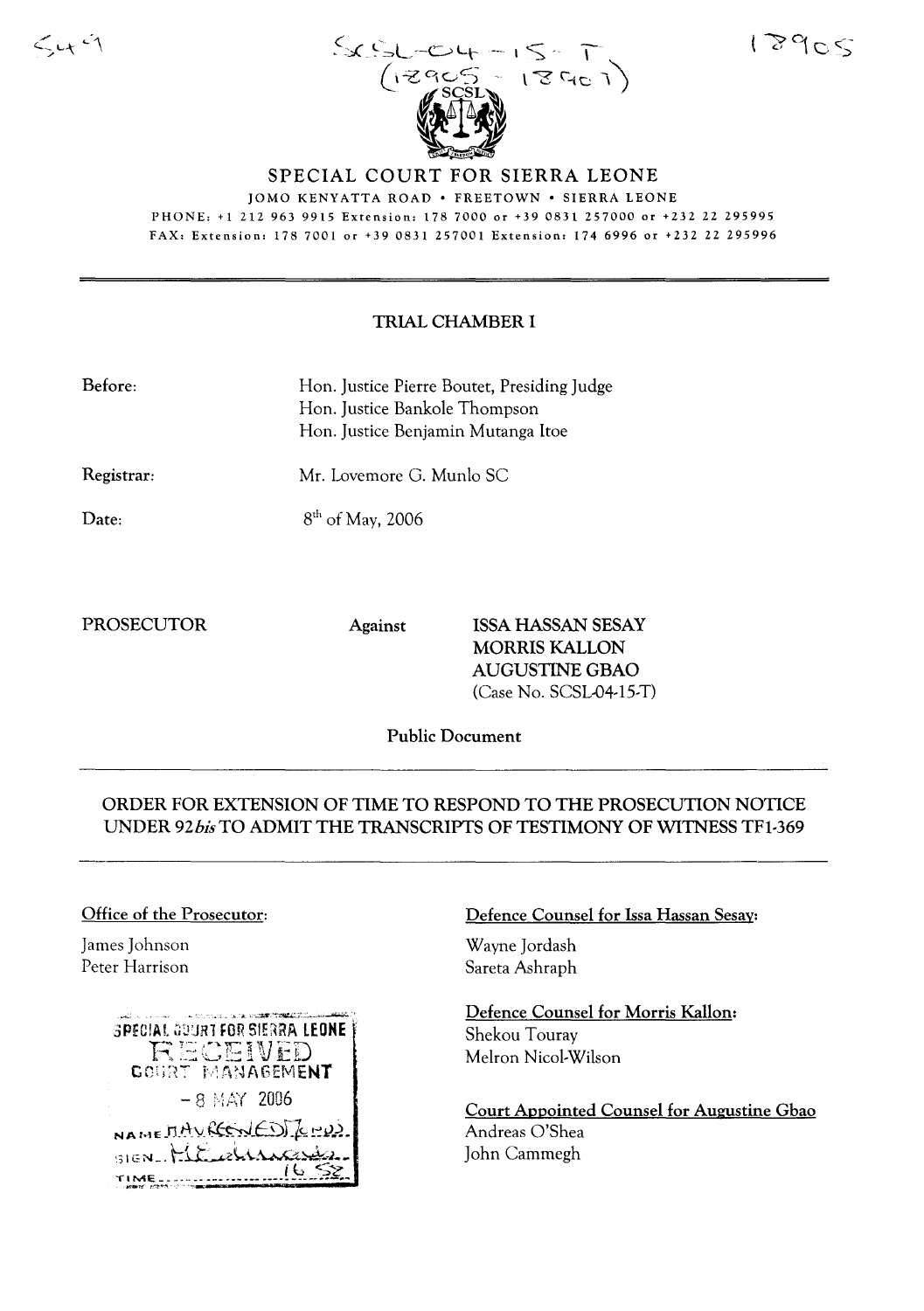TRIAL CHAMBER I ("Chamber") of the Special Court for Sierra Leone ("Special Court") composed of Hon. Justice Pierre Boutet, Presiding Judge, Hon. Justice Bankole Thompson, and Hon. Justice Benjamin Mutanga Itoe;

NOTING the "Prosecution Notice Under Rule 92bis to Admit the Transcripts of Testimony of TF1-369" filed confidentially by the Office of the Prosecutor ("Prosecution") on the 3rd of May, 2006 ("Notice");

SEIZED OF the "Gbao Request for Extension of Time to Respond to the Prosecution Notice Under Rule 92bis to Admit the Transcripts of Testimony of TF1-369", filed publicly on the 8<sup>th</sup> of October, 2006 ("Application") by Court Appointed Counsel for the Third Accused, Augustine Gbao  $("Defence");'$ 

CONSIDERING that Rule 92bis(C) of the Rules of Procedure and Evidence ("Rules") provides that objections to a Notice provided under this Rule "must be submitted within 5 days";

CONSIDERING that the Application requests an extension of time to respond to the Prosecution Notice on the basis that, in particular, Witness TF1-369 is potentially a significant witness and Court Appointed Counsel had in the meantime to address another notice pursuant to Rule *92bis* filed by the Prosecution on the  $3<sup>rd</sup>$  of May, 2006 and concerning Witness TF1-256;<sup>2</sup>

CONSIDERING that the Application requests an extension of time for an additional three days;<sup>3</sup>

MINDFUL of the rights of the Accused, and in particular of the provisions of Article 17 of the Statute of the Special Court for Sierra Leone on the right to have adequate time and facilities for the preparation of his defence;

FINDING that the request for an extension of time is reasonable given the particular circumstances of this Notice;

SATISFIED that an extension of time for the Defence to file its objection, if any, until Thursday, the 11<sup>th</sup> of May, 2006 will provide the Defence with adequate time to properly respond to the Notice and be in the interests of justice;

Case No. SCSL04-15-T  $\bigcup_{2}$  2.

If The Trial Chamber notes that the Notice was filed confidentially while the present Application was filed publicly. The Chamber is satisfied that it is in the interests of justice that this Order be now filed publicly.<br>C Chamber is satisfied that it is in the interests of justice that this Order be now filed publicly.